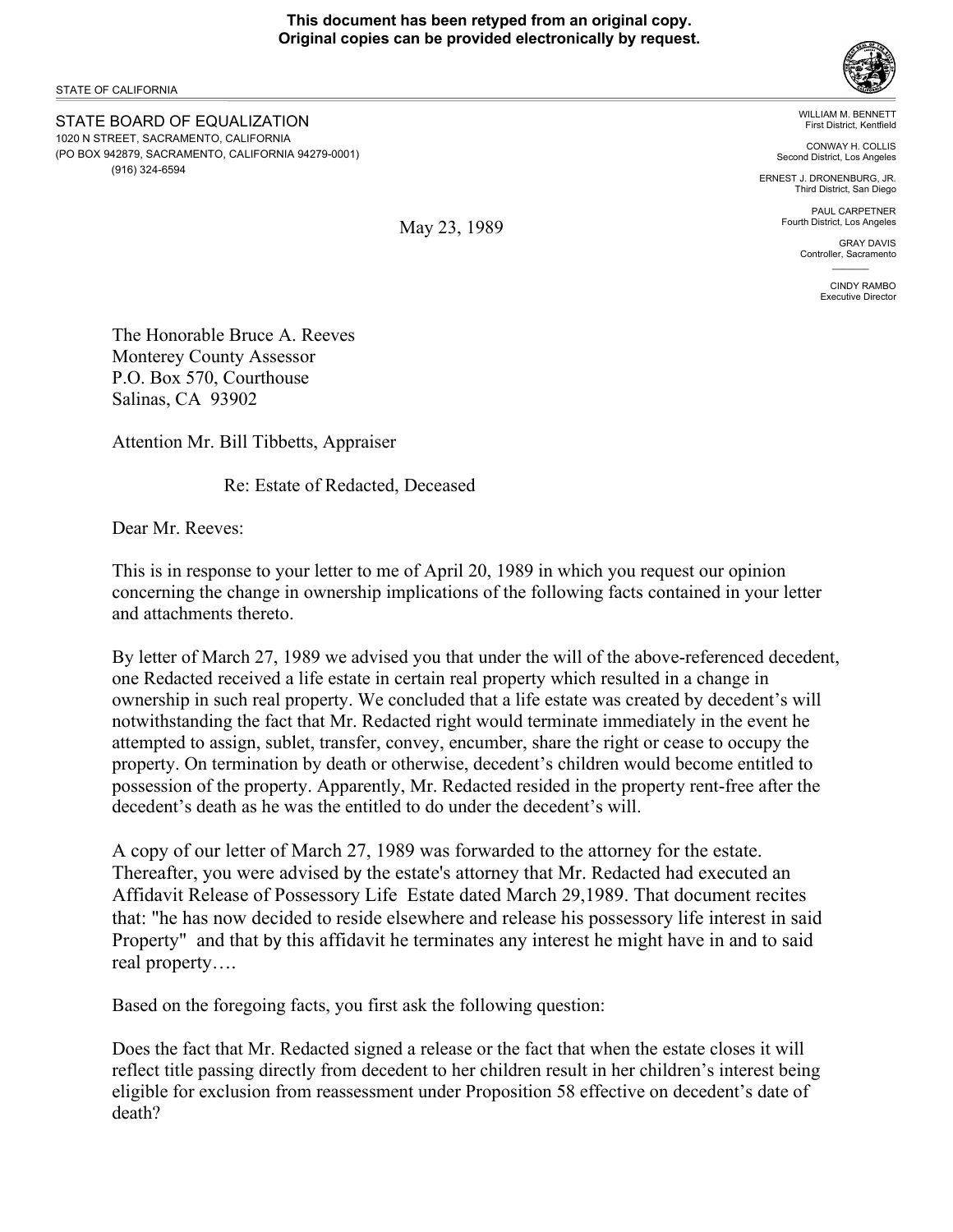In our letter or March 27, we advised you that a change in ownership occurred when Mr. Redacted life estate was created under decedent's will. In such cases, the date of the change in ownership is the date of death of decedent and not the date of the court order or decree distributing the property. (Prop. Tax Rule 462(n)(3).) Thus, Mr. Redacted release cannot alter the fact that at the date of death he received a life estate in real property under decedent's will which resulted in a change in ownership at that time.

If, however, the document executed by Mr. Redacted legally can be characterized as a disclaimer, the interest disclaimed subject to exceptions not here relevant, shall descend and be distributed as if the disclaimant had predeceased the decedent and such disclaimer relates back for all purposes to the date of death of the creator of the disclaimed interest. (Prob. Code  $\S 282$ .) In that event, the interest disclaimed would be deemed to pass from decedent to her children as of the date of death and Proposition 58 and Revenue and Taxation Code section 63.1 would be applicable as of that time.

Probate Code section 265 defines a "disclaimer" as any writing which declines, refuses, renounces, or disclaims any interest that would otherwise be taken by a beneficiary. "Beneficiary" means the person entitled, but for the person's disclaimer to take an interest. (Prob. Code § 262.) A "disclaimant" means a beneficiary who executes a disclaimer on his own behalf or a person who executes a disclaimer on behalf of a beneficiary (Prob. Code § 264.) "Interest" includes the whole of any property, real or personal, legal or equitable, or any fractional part, share, or particular portion thereof, or any estate in such property and includes an interest created under a will. (Prob. Code § 267.) A beneficiary may disclaim any interest, in whole or in part, by filing a disclaimer as provided in Division 2 of the Probate Code (§§ 260-295). (Prob. Code § 275.) The disclaimer shall be in writing, shall be signed by the disclaimant and shall: a) identify the creator of the interest, b) describe the interest disclaimed, and c) state the disclaimer and the extent thereof. (Prob. Code § 278.) To be effective, a disclaimer shall be filed within a reasonable time after the person able to disclaim acquires knowledge of the interest. A disclaimer is conclusively presumed to have been filed within a reasonable time if it is filed within nine months after the death of the decedent with respect to an interest created under a will. If not, the disclaimant has the burden of establishing that the disclaimer was filed within a reasonable time after the disclaimant acquired knowledge of the interest. (Prob. Code § 279.) A disclaimer shall be filed with the superior court in the county in which the estate of the decedent is administered, the personal representative or any other person having custody or possession of or legal title to the interest. (Prob. Code § 280.) A disclaimer may not be made after the beneficiary has accepted the interest sought to be disclaimed. (Prob. Code  $\S 285(a)$ .) A beneficiary has accepted an interest if he makes a voluntary assignment, conveyance, encumbrance, pledge or transfer of the interest or otherwise accepts the interest or benefit thereunder. (Prob. Code § 285(b).) Division 2 of the Probate Code does not limit or abridge any right a person may have under any other law to assign, convey, or release any property or interest, but after December 31, 1983, an interest that would otherwise be taken by a beneficiary may be declined, refused, renounced or disclaimed only as provided in Division 2.

Since a disclaimer can by any writing which declines, refuses, renounces, or disclaims, the fact that a writing is called a "Release" would not necessarily preclude its characterization as a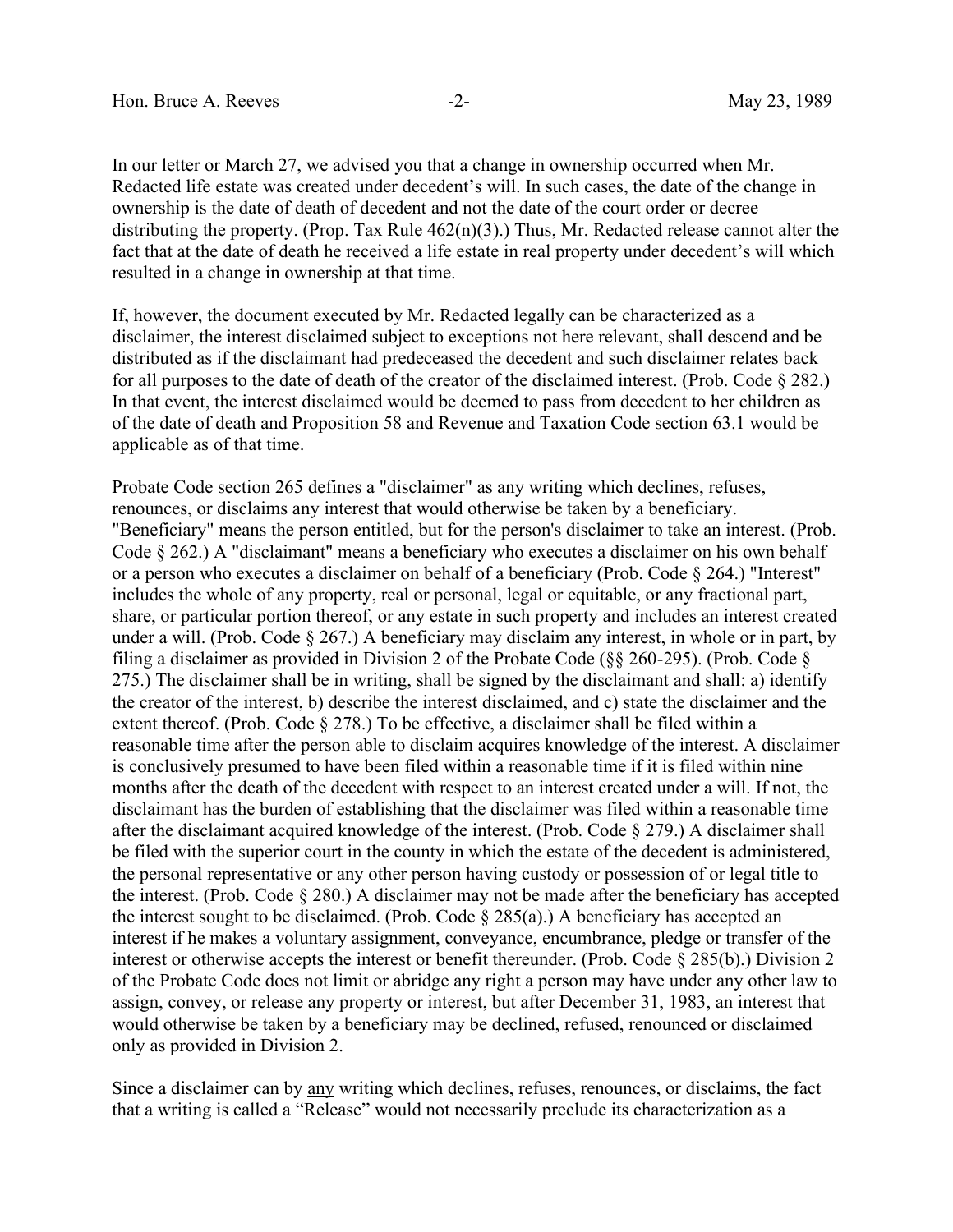disclaimer as long as the writing otherwise qualifies as a disclaimer. Although it does not appear that the "Release" was filed as required by Probate Code section 280, that requirement could still be complied with and possibly within nine months of decedent's death in which case it would conclusively be presumed to be timely under Probate Code section 279. If properly filled but not within nine months of decedent's death, it may still be timely but Mr. Redacted would have the burden of proving it was filed within a reasonable time. The biggest potential obstacle to characterizing the document as a Redacted disclaimer, however, is the questions of whether Mr. Redacted accepted the interest. If he did, he is precluded from disclaiming. As indicated above, a beneficiary has accepted an interest if he makes a voluntary assignment, conveyance, encumbrance, pledge or transfer of the interest or otherwise accepts the interest or benefit thereunder.

Since Mr. Redacted resided in the subject property rent-free since decedent's death as he was entitled to do under decedent's will he has, in our opinion, accepted the interest pursuant to Probate Code section 285 and is thereby precluded from disclaiming. Moreover, if he received consideration for his Release, we believe that would also constitute acceptance of "the interest or benefit thereunder" and preclude disclaiming under Probate Code section 285. See also Internal Revenue Code section 2518 and Treasury Reg. 25.2518-2 (d), copies of which are enclosed for your easy reference.

Since it appears that Mr. Redacted has accepted the interest given him under decedent's will, then he has not disclaimed the interest and a change in ownership occurred at decedent's death.

Your next question is if there is a change in ownership when the property passes to Mr. Redacted, is there another change in ownership when the children take the property as a result of Mr. Redacted Release or does Proposition 58 apply?

Revenue and Taxation Code section 61(f) provides that subject to certain exceptions, any vesting of the right to possession or enjoyment of a remainder interest which occurs on the termination of a life estate is a change in ownership.

We have taken the position for purposes of Proposition 58 and Revenue and Taxation Code section 63.1 that when a life estate terminates on the death of a life tenant and the remainder interest becomes possessory, the transfer is between the transferor of the remainder interest and the remaindermen rather than between the life tenant and the remaindermen.

Here, decedent provided in her will that Mr. Redacted life estate would terminate immediately if he attempted to assign, sublet, transfer, convey, encumber, share or ceased to occupy the property. Decedent also provided that on termination of the interest by death or otherwise, her children would receive the property. Mr. Redacted, through his Release, has terminated his life estate in legal effect no differently than his death would have. Accordingly, the transfer should, in our opinion, be treated as between parent and children. The date of such transfer is rebuttably presumed to be the date of recordation of the Release pursuant to Property Tax Rule  $462(n)(1)(A)$ .

If we can be of further assistance in this matter, please let us know.